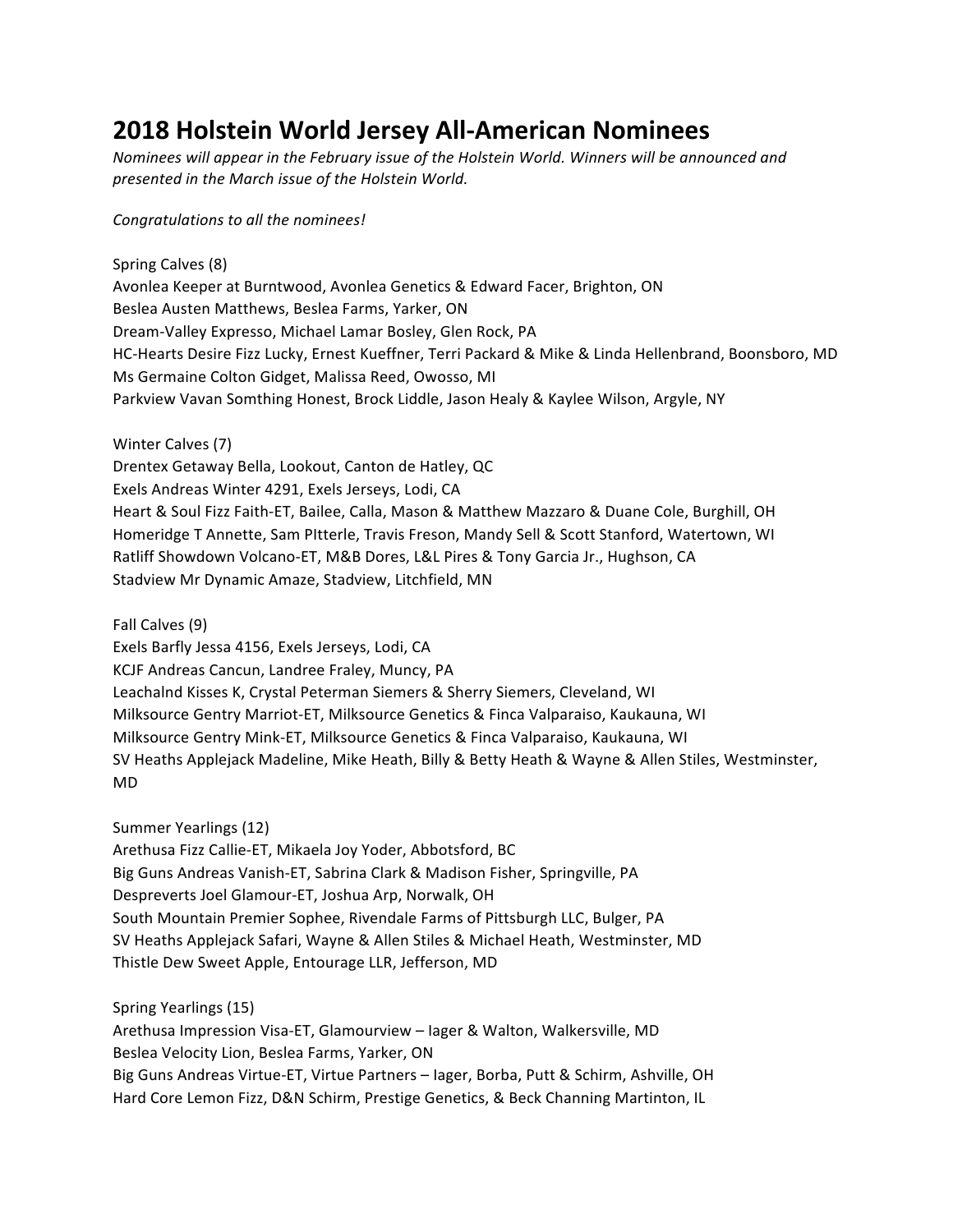Intense Gentry Deesse, Entourage LLR, Jefferson, MD L'ormiere Tequila Roxe, Misty Meadow Dairy, Tillamook, OR

Winter Yearlings (9) Beslea Vivitar Goblin, Miles Price, Christian Cunningham & Clayton Arntz, Martinton, IL Entourage Fireman Stacey-ET, Carly Shaw, Fairplay, MD L'ormiere Tequila Leah, D&N Schirm, F&D Borba, C Popp, M Hawbaker & Kash-In, Ashville, OH Lost-Elm Tequila Skydome, Kylie Nickels, Watertown, WI Meadowridge Fizz Sparkle, Cole Kruse & Gene Henderson, Dyersville, IA SV Applejack Restless-ET, Ernest Kueffner & Terri Packard, Boonsboro, MD

Fall Yearlings (6) Discoverys Tequila Jaded-ET, Lisa Demmer, Ellsworth, WI DKG Motion Shelby, John, Donna, Trevor, Lane & Blake Greiwe & Grace, Garrett & Meredith Hageman, Sidney, OH Elliotts AJ Confetti-ET, Ernest Kueffner & Terri Packard, Boonsboro, MD MeadowRidge Tristan Trudy, Alleah Anderson, Cumberland, WI Miss Incentive Monique, Hannah Nelson & Noah Bilz, Ellsworth, WI Wildweed Primero Lightning, Michael & Megan Moede & Katie Leuvica, Algoma, WI

Jr. Best Three Females (7) Arethusa Farm, Litchfield, CT Beslea Farms, Yarker, ON Exels Jerseys, Lodi, CA Milksource LLC, Kaukauna, WI South Mountain / Elliotts, Ernest Kueffner & Terri Packard, Boonsboro, MD Spring Valley & Heaths Jerseys, Westminster, MD

Yearlings in Milk (8)

Elliotts AJ Chicago-ET, Ernest Kueffner, Terri Packard & Mike & Linda Hellenbrand, Boonsboro, MD Elliotts Vitality Cisco, Ernest Kueffner & Terri Packard, Boonsboro, MD Heartfilleds Colton Tenley, D Jordan & D&N Schirm, Ashville, OH Julie-Ann Tequila Asia, Analise Stover, Carlisle, PA Lightning Ridge Tequila Fernleaf, D Patten, C Moscript & F&D Borba, Canton de Hatley, QC Stoney Point Andreas Becca, John & Julie Mayer, Taneytown, MD

Jr. Two-Year-Olds (6)

Budjon-Vail Verbatim Shar-ET, Budjon Farms & Peter Vail, Lomira, WI Okato Topeka Fawn, Jordan, Nickerson, Young & Schirm, Ashville, OH Pennwood Andreas Ilena, Budjon Farms & Peter Vail, Lomira, WI Pleasant Nook Apple Dumpling, Pleasant Nook Jersey, Ayr, ON Stoney Point Giller Dazzler, Michael Paris, Canton de Hatley, QC Twincounty Colton Eulayla, Landree Fraley, Muncy, PA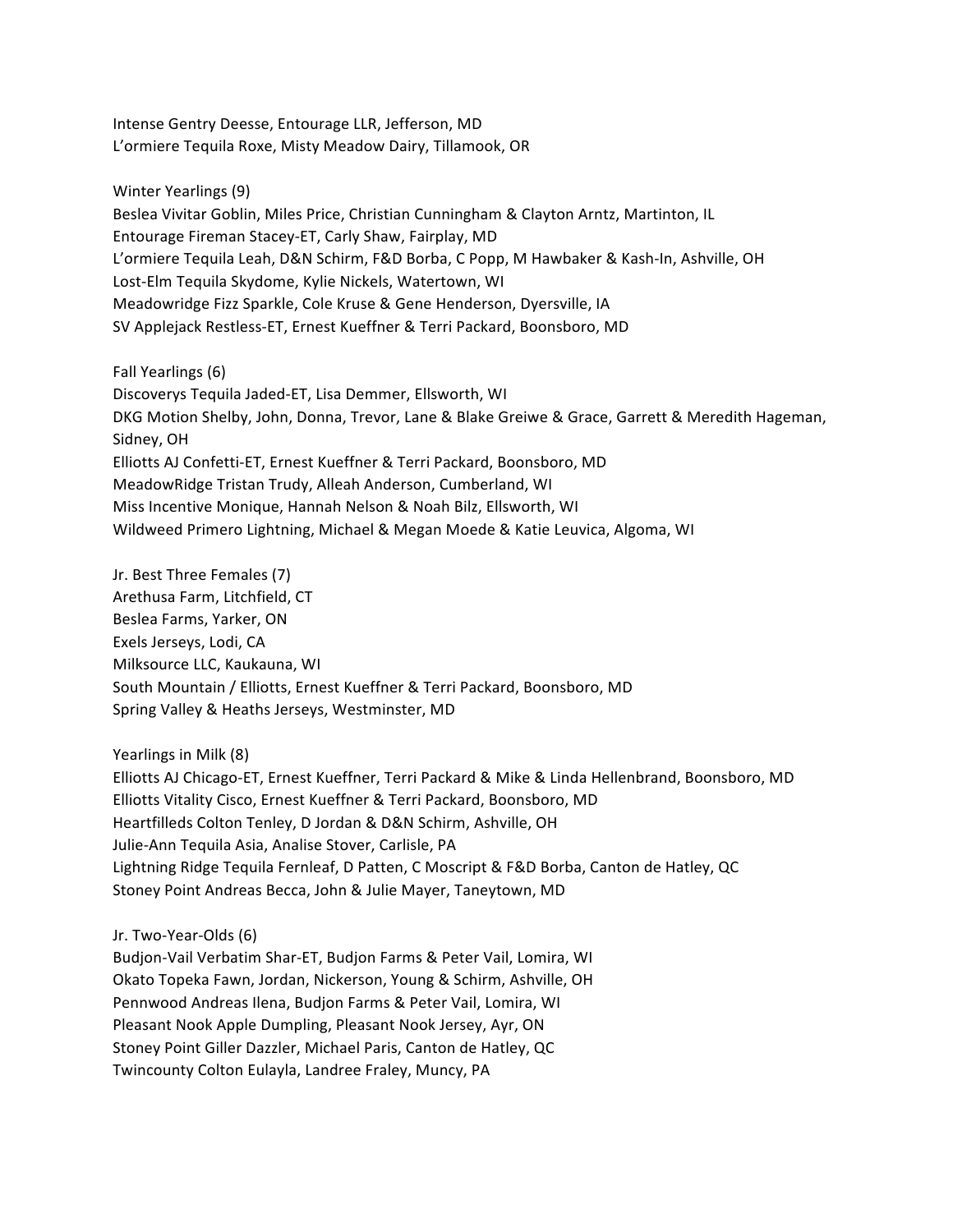## Sr. Two-Year-Olds (5)

Avonlea Venom Keep Me Close-ET, Avonlea Genetics & Michael Paris, Brighton, ON DKG Ritz Relentless Sugar, Lane Greiwe, Sidney, OH LC Success Abilene, Taylor, Erin & Sophie Leach, Linwood, KS MeadowRidge Granite Allia, Alleah Anderson, Cumberland, WI River Valley Excitation Flawless-ET, Misty Meadow Dairy, Tillamook, OR

#### Jr. Three-Year-Olds (11)

Billings Impression Backstage-ET, Rancho Teresita Dairy, Tulare, CA Billings Impression of Booboo-ET, Budjon Farms & Peter Vail, Lomira, WI Showdown Electra, Bonnie Sue Rider, Upton, KY Showdown Justine, Vierra Dairy Farms, North Lewisburg, OH South Mountain Voltage Radiant, Ernest Kueffner & Terri Packard, Boonsboro, MD Townside Tequila Response R, Rivendale Farms of Pittsburgh LLC, Bulger, PA

#### Sr. Three-Year-Olds (5)

Fire-Lake Premier Meg, Joshua, Hannah, Nicole & Rebecca Sanders, Turlock, CA Jasmari Verb Lil Verona-ET, Misty Meadow Dairy, Tillamook, OR Knappway Tequila Ice Ice Baby, Carl Knapp & Sarah Doehr, New London, OH Minister Gail-ET, Rivendale Farms of Pittsburgh LLC, Bulger, PA Stadview Premier Loyal-ET, Marissa Roden, Henning, MN

## Four-Year-Olds (7)

Arethusa HG Svana-ET, Glamourview - lager & Walton, Walkersville, MD Bri-Lin Valson Spritz, Rivendale Farms of Pittsburgh LLC, Bulger, PA Chilli Nitro Cabo-ET, River Valley Farm - Ben, Andy, Blessing & Grace Sauder, Tremont, IL Daven Fame Lenna, L&L Pires, Modesto, CA MB Lucky Lady Feliz Navidad-ET, Rivendale Farms of Pittsburgh LLC, Bulger, PA Sunrise Vindication Sunup, Natalie & Mia Berry, Turlock, CA

# Five-Year-Olds (8)

Avonlea Premier Chocolate Chip, Avonlea Genetics, Brighton, ON Edgebrook Tequila Madison-ET, Milksource Genetics & Finca Valapraiso, Kaukauna, WI LC Valentino Clover, Erin & Sophie Leach & Annah Hahn, Linwood, KS Scottiere Kacey Tequila, River Valley Farm - Ben, Andy, Blessing & Grace Sauder, Tremont, IL SV Impression Holly-ET, River Valley Farm - Ben, Andy, Blessing & Grace Sauder, Tremont, IL Windy Willow Impression Lori J, Natalie Berry & Nicole Sanders, Turlock, CA

# Aged Cows (7)

Humming BT Finalist Dottie, Ernest Kueffner, Terri Packard & Mike & Linda Hellenbrand, Boonsboro, CA JL Vincent Sapphira, River Valley Farm - Ben, Andy, Blessing & Grace Sauder, Tremont, IL MeadowRidge Jackknife Summer, Alleah Anderson, Cumberland, WI Nabholz Tequila Sara, Reagan Demmer, Peosta, IA Pleasant Nook Tequila Daiquiri, Pleasant Nook Jersey, Ayr, ON